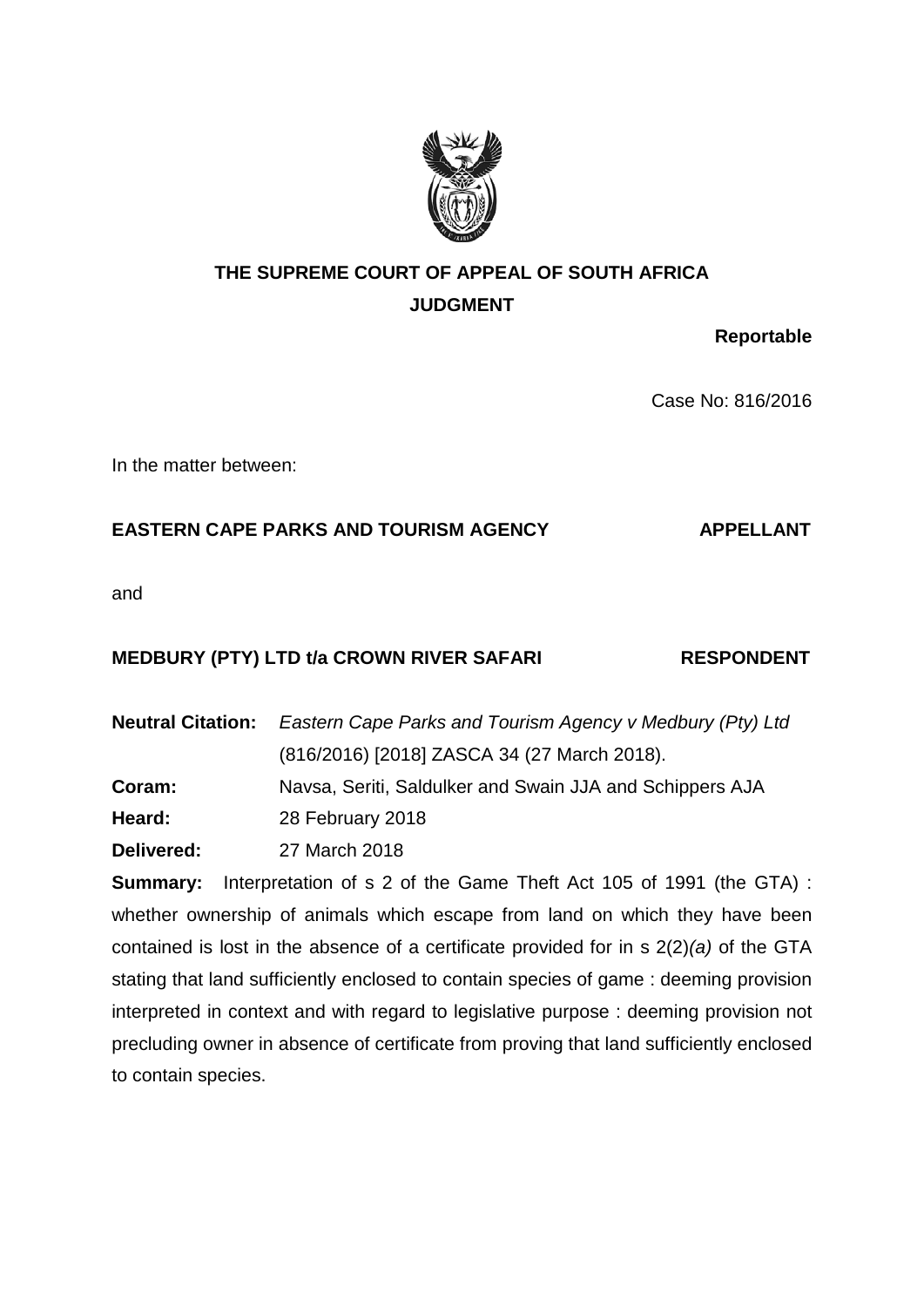#### **ORDER**

\_\_\_\_\_\_\_\_\_\_\_\_\_\_\_\_\_\_\_\_\_\_\_\_\_\_\_\_\_\_\_\_\_\_\_\_\_\_\_\_\_\_\_\_\_\_\_\_\_\_\_\_\_\_\_\_\_\_\_\_\_\_\_\_\_\_\_

\_\_\_\_\_\_\_\_\_\_\_\_\_\_\_\_\_\_\_\_\_\_\_\_\_\_\_\_\_\_\_\_\_\_\_\_\_\_\_\_\_\_\_\_\_\_\_\_\_\_\_\_\_\_\_\_\_\_\_\_\_\_\_\_\_\_\_

**On appeal from**: Eastern Cape High Court, Grahamstown (Smith J sitting as court of first instance).

The following order is made:

1 The appeal is upheld with costs, including the costs of two counsel.

2 The order of the court below is set aside and replaced with the following:

'(a) The separated issue set out in para 27.1 is decided in favour of the plaintiff.

(b) The defendant is ordered to pay the plaintiff's costs, including the costs of two counsel.'

### **JUDGMENT**

\_\_\_\_\_\_\_\_\_\_\_\_\_\_\_\_\_\_\_\_\_\_\_\_\_\_\_\_\_\_\_\_\_\_\_\_\_\_\_\_\_\_\_\_\_\_\_\_\_\_\_\_\_\_\_\_\_\_\_\_\_\_\_\_\_\_\_

\_\_\_\_\_\_\_\_\_\_\_\_\_\_\_\_\_\_\_\_\_\_\_\_\_\_\_\_\_\_\_\_\_\_\_\_\_\_\_\_\_\_\_\_\_\_\_\_\_\_\_\_\_\_\_\_\_\_\_\_\_\_\_\_\_\_\_

Navsa JA (Seriti, Saldulker and Swain JJA and Schippers AJA concurring)

[1] This dispute concerns the ownership of a valuable herd of Cape Buffalo, which escaped from the Thomas Baines Nature Reserve in the Eastern Cape, a provincial nature reserve managed in the public interest by the appellant, the Eastern Cape Parks and Tourism Agency (the Agency). The Agency asserted that despite the escape of the buffalo and the consequence that might otherwise have followed at common law it, as an organ of state which manages the reserve, has the right to exercise control over the buffalo and is entitled to the return of the herd, either in terms of prevailing legislation, or by way of a decision by the court, after developing the common law, in line with constitutional principles relating to conservation. The respondent, Medbury (Pty) Ltd t/a Crown River Safari (Medbury) contended that since the buffalo, after their escape, had been confined within its property it legitimately acquired ownership of the herd. The appeal is before us with the leave of this court. The background is set out hereafter.

[2] The Agency instituted action in the Eastern Cape High Court, Grahamstown, for the return of the buffalo and the parties agreed to have the dispute adjudicated on the basis of a stated case from which two issues, set out below, arise for decision.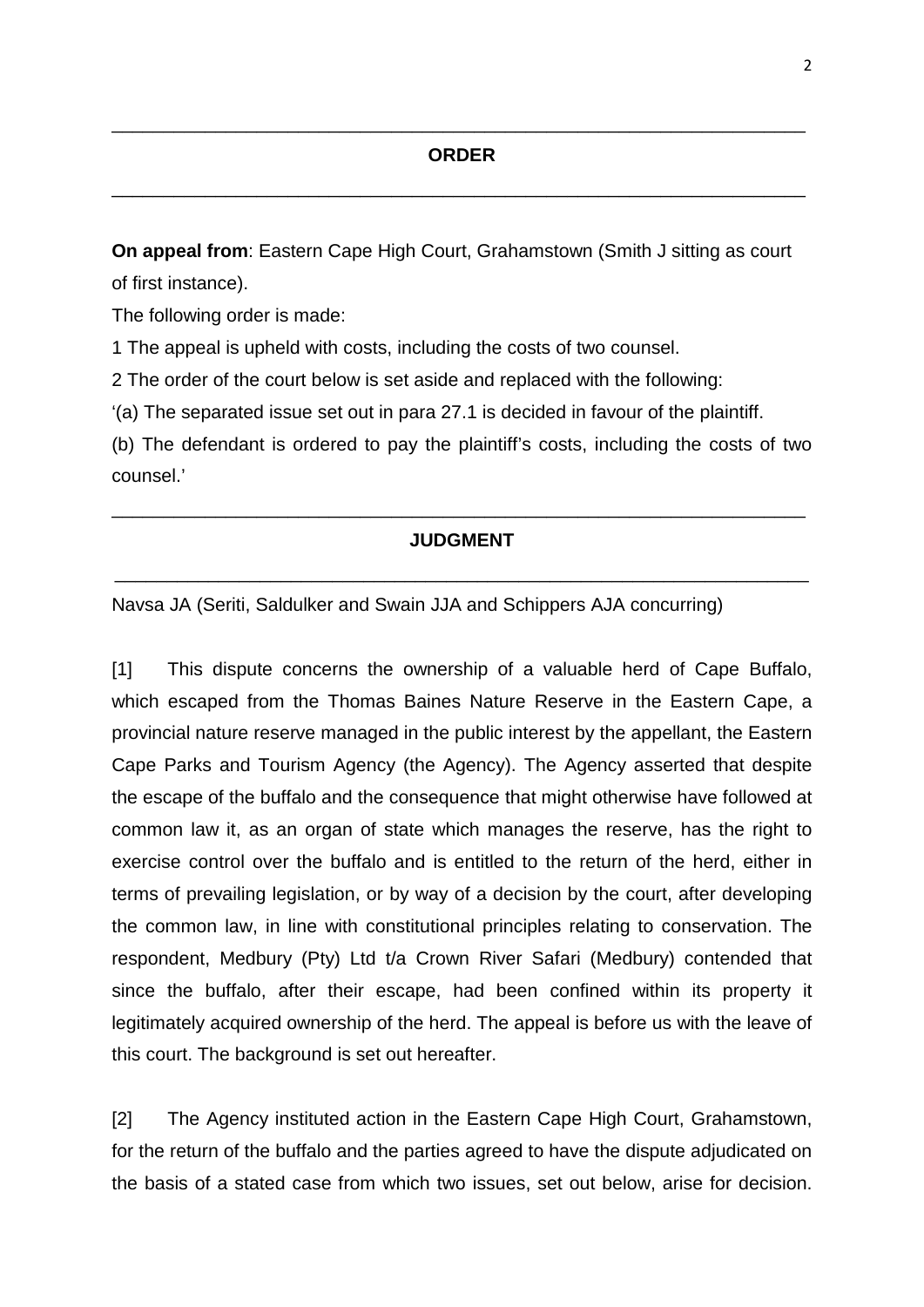Although some of the material allegations in the stated case are disputed by Medbury the parties were agreed that for the purposes of the adjudication of the separated issues the allegations in the agreed stated case should be assumed to be correct. The relevant parts of the stated case appear in the paragraphs that follow.

[3] The Agency was established in terms of s 10 of the provincial Eastern Cape Parks and Tourism Agency Act 2 of 2010 (the ECPTAA). On 19 December 1980, acting under s 6(1) of the Nature and Environmental Conservation Ordinance 19 of 1974 (the Ordinance), the then Administrator of the Cape Province established the Thomas Baines Nature Reserve (the reserve) as a provincial nature reserve.

[4] With effect from 17 June 1994, acting in terms of s 235(8) of the Interim Constitution, the President assigned the administration of the Ordinance to a competent authority, which vested in the Provincial Government. On 23 March 2005 the management of the reserve was assigned to the Eastern Cape Provincial Parks Board in terms of s 41 of the Provincial Parks Board Act 12 of 2003 (Eastern Cape).

[5] On 1 July 2010 the Agency, in terms of the ECPTAA, was established as successor to the Provincial Parks Board and assumed responsibility for the management of the reserve. The Agency's statutory brief is to promote conservation in the province and, in so doing, to protect the environment for present and future generations, as contemplated in s 24*(b)*(ii) of the Constitution. The Agency charged the general public an entry fee upon visits to the reserve and was entitled to engage in commercial activity to meet its statutory and constitutional objectives.

[6] At all material times the reserve was a protected area as contemplated in the ECPTAA and a provincial protected area, as envisaged in the National Environmental Management: Protected Areas Act 57 of 2003 (NEMPAA).

[7] At relevant times Medbury was the owner of a property known as the Medbury and Aloe Ridge Game Farm and as the Medbury Game Reserve. The property abuts the reserve. The common boundary between the Medbury property and the reserve has always been the Settlers Dam (the dam). According to the Agency the water in the dam formed a barrier between the adjoining properties. Before the events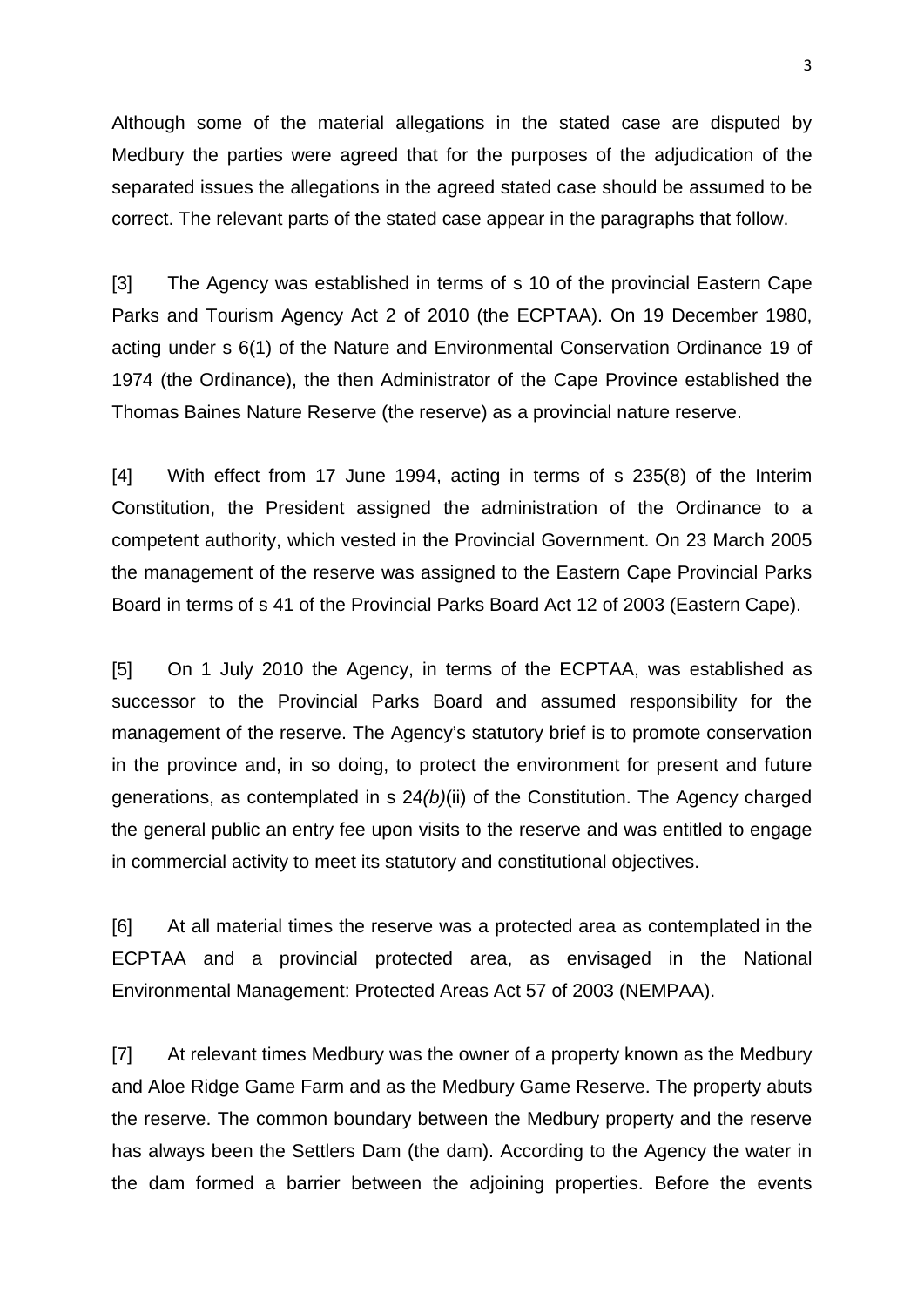referred to in the next paragraph, there was within the reserve a herd of Cape Buffalo, which in terms of our law are wild animals. There were approximately 20 buffaloes in the herd. The reserve was enclosed by a fence save for the part of the common boundary with Medbury that was the dam. The dam was historically considered by the Agency to be sufficient to contain the buffalo because the water level did not allow the buffalo to cross. The Agency alleged that it was the owner of the buffalo because they are wild animals sufficiently contained on the reserve, with the intention that they should be and remain its property.

[8] During the period December 2010 and February 2011 and in the course of an extreme drought in the area in question the water in the dam dropped to such a level that some of the buffalo found their way onto Medbury's property. After the water level was restored the buffalo remained there. Medbury contended that it thus acquired ownership of the buffalo and refused to return the herd to the agency. That led to the action instituted by the Agency for the return of the herd.

[9] It is necessary at this point to have regard to statutory provisions essential in the adjudication of the dispute, namely s 2 of the Game Theft Act 105 of 1991 (the GTA), which provides:

'2. Ownership of game.

- (1) Notwithstanding the provisions of any other law or the common law
	- (a) A person who keeps or holds game or on behalf of whom game is kept or held on land that is sufficiently enclosed as contemplated in subsection 2, or who keeps game in a pen or kraal or in a vehicle, shall not lose ownership of that game if the game escapes from such enclosed land or from such pen, kraal or vehicle;
	- $(b) \ldots$
- (2) (a) For the purpose of subsection (1)*(a)* land shall be deemed to be sufficiently enclosed if, according to a certificate of the Premier of the province in which the land is situated, or his assignee, it is sufficiently enclosed to confine to that land the species of game mentioned in the certificate.
	- (b) A certificate referred to in paragraph (a) shall be valid for a period of three years.'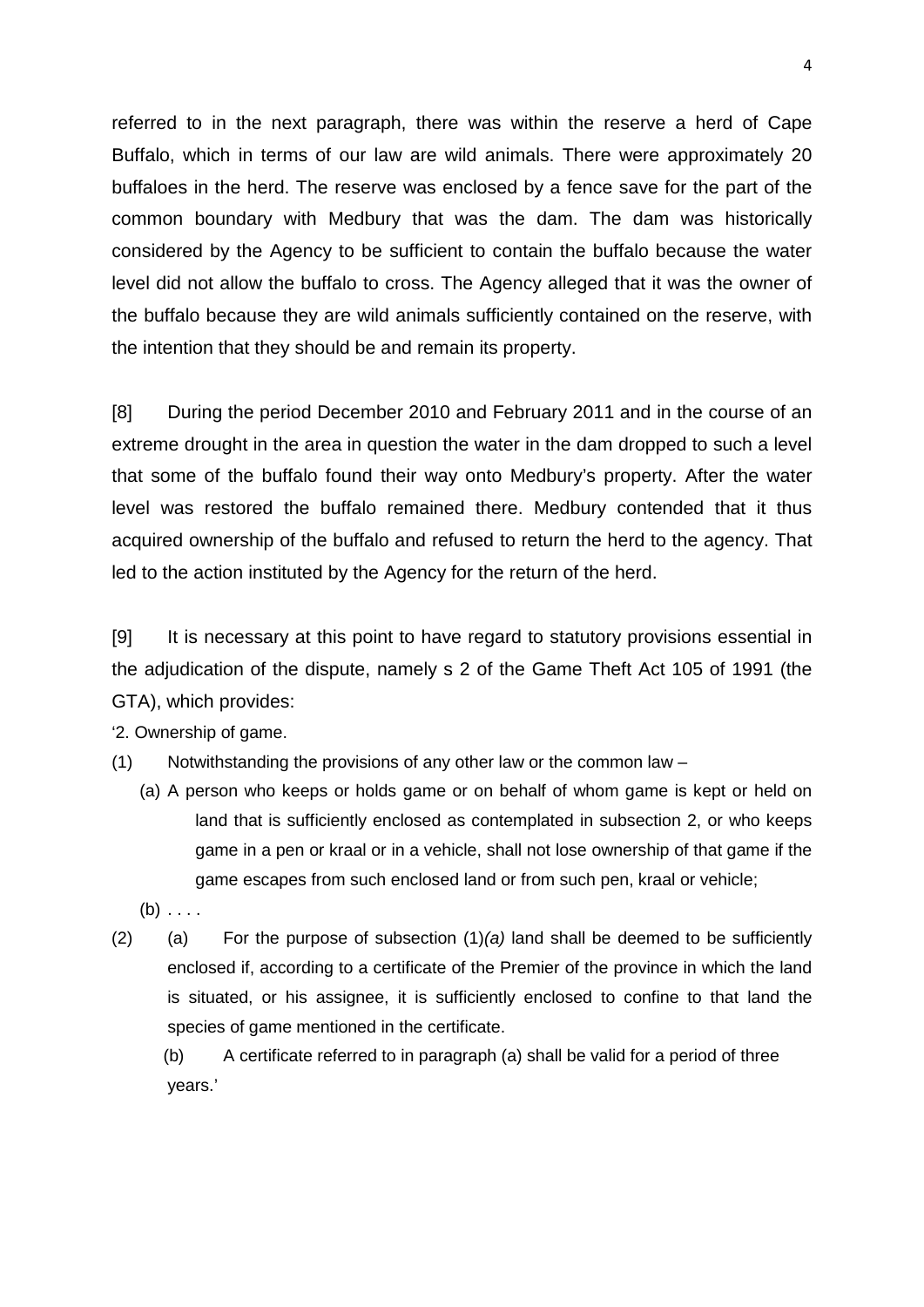[10] The buffalo are game as defined in the GTA. [1](#page-4-0) At no relevant time has the Premier of the Province issued a certificate in terms of s 2(2)*(a)* of the GTA stating that the reserve was sufficiently enclosed. Medbury adopted the attitude that such a certificate was a prerequisite for the operation of s 2(1)*(a)* of the GTA, which provides that a person who keeps or holds game or on behalf of whom game is kept or held on land that is sufficiently enclosed as contemplated in s 2(2)*(a)*, or who keeps game in a pen or kraal or vehicle, shall not lose ownership of that game if that game escapes from any of the confines referred to. Absent such a certificate, so it was contended on behalf of Medbury, the Agency, because of the operation of the common law, is to be regarded as having lost its rights in relation to the herd, and Medbury subsequently having exercised control over the herd of buffalo was now the owner.

[11] The issues identified by the parties for adjudication by the court below were as follows:

(i) Whether a certificate in terms of s 2(2)*(a)* of the GTA is the sole prerequisite for the operation of s 2(1)*(a)* of the GTA and;

(ii) whether the common law must be developed to promote the spirit, purport and object of the Bill of Rights in the Constitution, more specifically s 24*(b)*(ii) thereof to provide that wild animals which are sufficiently contained within a protected area managed by an organ of state in terms of nature conservation legislation are *res publicae* owned by such organs of state.

[12] The court below (Smith J), had regard to the provisions of s 2 of the GTA and concluded as follows (paras 24 and 25):

'Mr Smuts has, however, in my view correctly submitted that subsection (2)(a) does not constitute a deeming provision of something that is not in fact what it purports to be. It simply means that if, for the purposes of subsection (1)(a), it is considered whether or not there is protection against the loss of ownership of escaped game, the certificate referred to in subsection (2)(a) is deemed to be the protective mechanism. It is thus not a deeming provision that can be rebutted by evidence.

<span id="page-4-0"></span><sup>&</sup>lt;sup>1</sup> The following is the definition of game in s 1 of the GTA:

<sup>&#</sup>x27;**"game"** means all game kept or held for commercial or hunting purposes, and includes the meat, skin, carcass or any portion of the carcass of that game.'

The *Concise Oxford English Dictionary* (12 ed) 2011 defines 'game' as:

<sup>&#</sup>x27;wild mammals or birds hunted for sport or food.'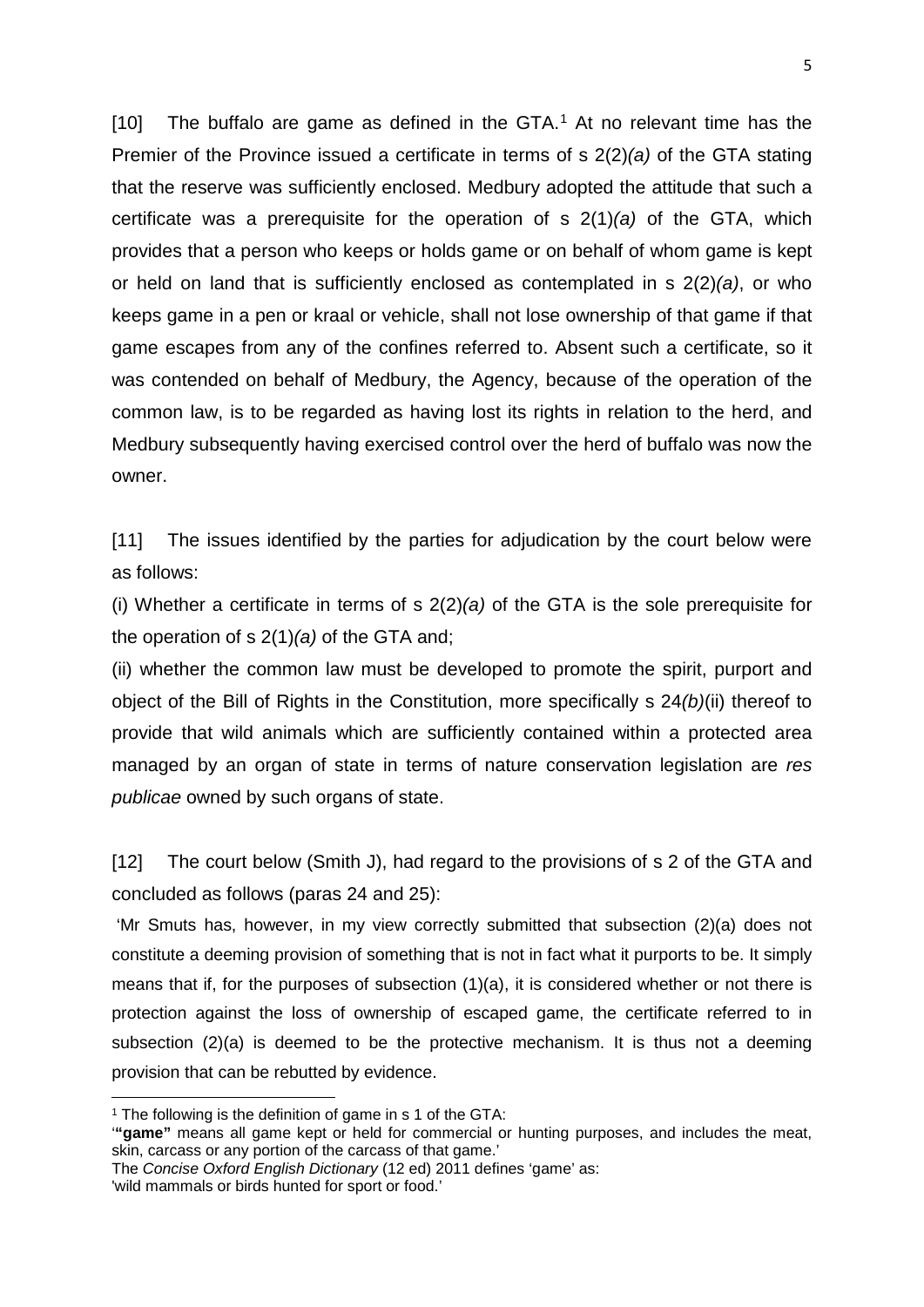In addition, the certificate is clearly a practical mechanism to obviate the need for forensic investigation into the adequacy of fencing, and thus serves to avoid unnecessary disputes between land owners. A construction of the section which would allow rebuttal of the certificate by contrary evidence, or allow a land owner who had failed to obtain a certificate of sufficient enclosure to establish, through evidence, that the game were in fact sufficiently enclosed, would in my view distort and frustrate the objectives of the Act. Furthermore, the provisions of the Act had the effect of amending an existing common law rule and should thus "*not be interpreted so as to alter the common law more than it is necessary unless the*  intention to do so is clearly reflected in the enactment, whether by expression or by *necessary implication*." (*Nedbank Limited v National Credit Regulator* 2011 (4) All SA 131 (SCA), at paragraph 38). In my view the intention of the legislator was clearly to limit protection against loss of ownership only to circumstances where a certificate of sufficient enclosure had been issued in terms of subsection (2)(a) of the Act. When construed in this manner, the Act provides a practical and effective mechanism to protect compliant game owners against loss of ownership. The absurdity contended for by the plaintiff does accordingly simply not arise. The first separated issue is therefore decided in favour of the defendant.'

[13] In relation to the development of the common law the court below had regard to the submissions on behalf of the agency that, ss 8(1), 39(2), 173 or 24*(b)*(ii)[2](#page-5-0) of the Constitution compel the conclusion that wild animals that are sufficiently contained in a protected area managed by an organ of state charged with the management thereof are *res publicae.* Smith J rejected that contention after he took into account that at common law wild animals are *res nullius* (i.e. things owned by no-one) and that ownership could only be acquired through occupation, namely capturing and exercising effective control over them with the intention to possess them, but when, however, they managed to escape they reverted to once again become *res nullius.* 

Section 24*(b)*(ii) of the Constitution reads as follows:

 $\overline{a}$ 

<span id="page-5-0"></span><sup>2</sup> Section 8 deals with the binding nature of the Bill of Rights. Section 39(2) provides:

<sup>&#</sup>x27;When interpreting any legislation, and when developing the common law or customary law, every court, tribunal or forum must promote the spirit purport and objects of the Bill of Rights.'

<sup>&#</sup>x27;*(b)* to have the environment protected, for the benefit of present and future generations, through reasonable legislative and other measures that –

<sup>. . .</sup>  (ii) promote conservation . . .'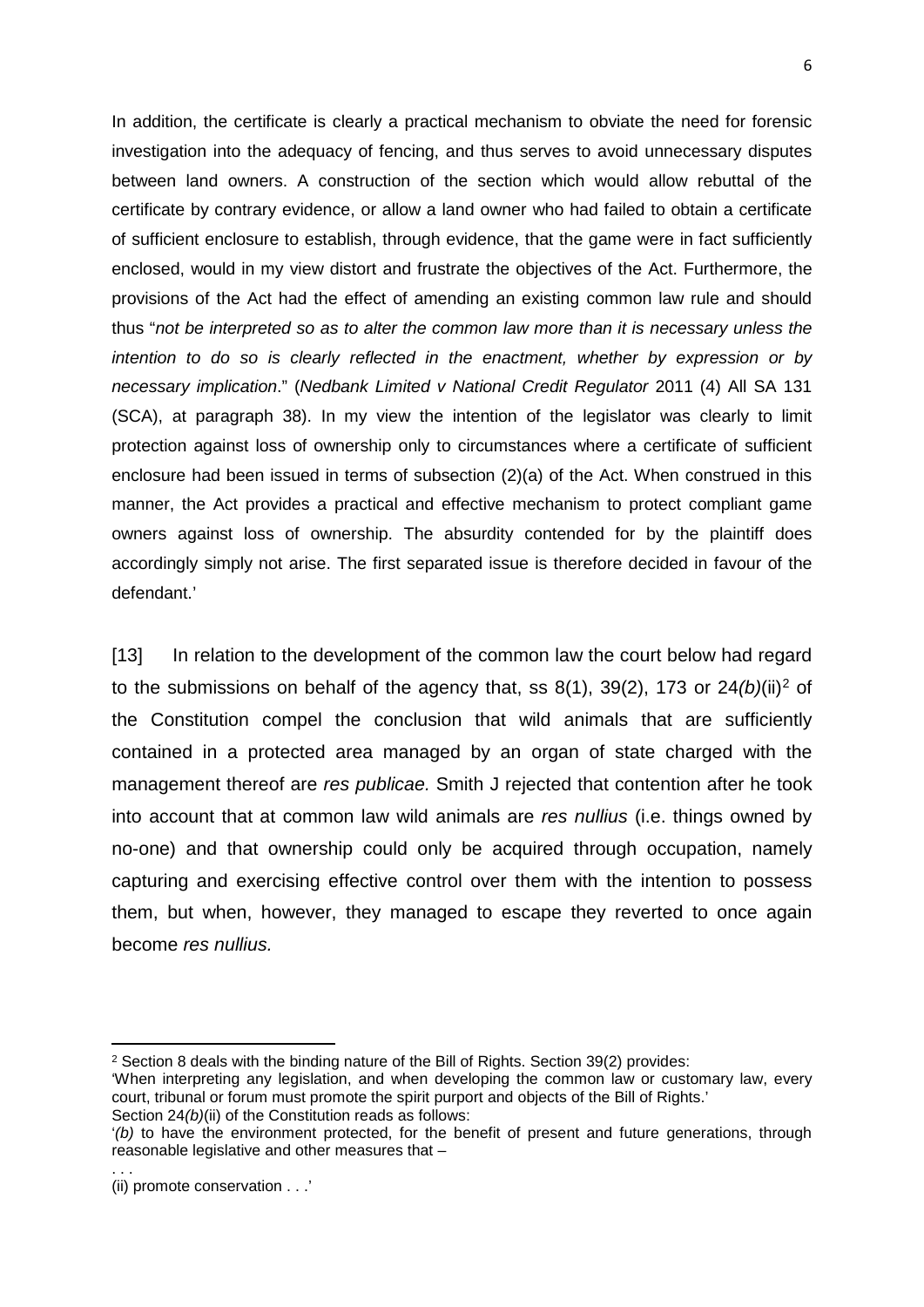[14] The court below also had regard to the contention on behalf of the Agency that maintaining the aforesaid principles would undermine rather than promote the spirit, purport and object of s 24(2)*(b)* of the Constitution, which provides that everyone has the right to have the environment protected for the benefit of present and future generations, which includes conservation. As stated above it was submitted that the common law should be developed so as to provide that public nature conservation animals that escape from a protected area managed by an organ of state remain the property of the State. Smith J considered the submissions on behalf of Wildlife Ranching South Africa, admitted as amicus curiae, that to develop the common law as contended would be to usurp the function of the legislature. On behalf of Medbury it was submitted that the classification of wild animals as *res publicae* was inappropriate as the term is employed to refer to things that are *extra commercium*, rather than to animals and that to develop the common law as suggested would expose the State to far-reaching delictual liability in respect of damage caused by animals that escape from national parks.

#### [15] The court below concluded as follows:

'[33] I am not convinced that on the facts of this case it is either necessary or appropriate to develop the existing common law rule. In my view the plaintiff has been unable to show that the rule is in conflict with any constitutional provision, or that it falls short of the spirit, purport, or objective of section 24 of the Constitution. First, the common law, as amended by the provisions of the Act, provide effective protection to an owner of land on which game had been sufficiently enclosed. All that is required of the owner is to obtain a certificate of sufficient enclosure mentioned in subsection (2)(a). The applicant has all along contended that the reserve had in fact been sufficiently enclosed to contain the buffalo. All that was therefore required of it was to apply for the certificate. It has failed to avail itself of this statutory protection and now instead impermissibly seeks development of the common law to obtain *ex post facto* protection.

. . . .

35. Second, it appears that the plaintiff is in effect seeking a legislative amendment without following due processes. . . .

. . . .

37. It is nevertheless clear that the implications of the existing common law rule (and the provisions of the Act) are being reviewed by the legislature. During the course of that legislative process the department will no doubt consult extensively with all role players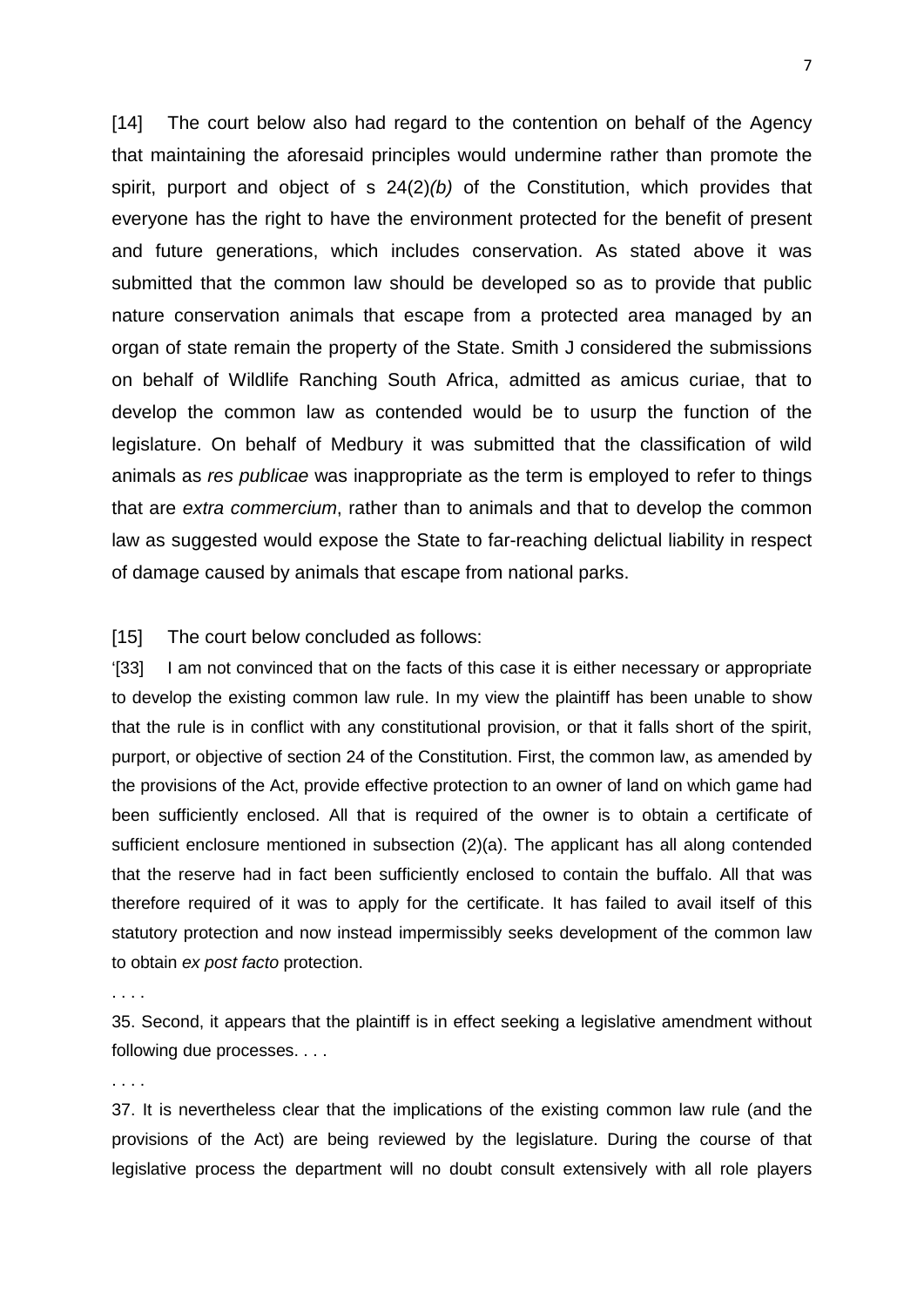regarding the implications of such legislative changes. The resultant statutory provisions will no doubt take account of various difficulties which may be caused by ill-advised changes to the common law, mentioned in the Law Commission's report and also during argument in this court. It is, in my view, thus inappropriate for this court to develop the common law to the extent contended for by the plaintiff without the benefit of sufficient evidence regarding the consequences of such an amendment, and in circumstances where an effective statutory remedy was available to the plaintiff. In the result I am of the view that the plaintiff has failed to make out a case for the contended development of the common law, and this issue must accordingly also be decided in favour of the defendant.'

[16] Consequently, the court below made the following order:

'(a) The separated issues mentioned in paragraph 27 of the stated case are both decided in favour of the defendant.

(b) The plaintiff's action is dismissed with costs, including the costs of two counsel.'

[17] It is against that order and the conclusions reached by the court in relation thereto that the present appeal is directed.

[18] In adjudicating the appeal a good starting point is what has already been referred to by the court below, namely, that, at common law, wild animals such as the buffalo in question are *res nullius* and that ownership can only be acquired through *occupatio* (i.e. capturing and exercising effective control over them with the intention to possess). In this regard see Van der Merwe & Rabie 'Eiendom van wilde diere'[3](#page-7-0) 1974 *THRHR* 38, Rabie & van der Merwe 'Wildboerdery in Regsperspektief – Enkele Knelpunte'[4](#page-7-1) (1990) *Stell LR* 112 at 115 para 3.1, *S v Mdaba & others* 2002 (1) SACR 556 (ECD) 558a-c and Swan & Labuschagne 'Eiendomsreg op en Diefstal van Wilde Diere' (2002) 23 2 *Obiter* 401 at 403-404. At common law ownership was retained for as long as the person who captured the wild animal exercised sufficient control over it and it did not regain its natural freedom. See Rabie & Van der Merwe *op cit* at 115 para 3.1.1. The exercise of sufficient control is, of course, a factual question.

 $\overline{a}$ 

<span id="page-7-0"></span><sup>3</sup> Ownership of wild animals.

<span id="page-7-1"></span><sup>4</sup> Game farming in legal perspective.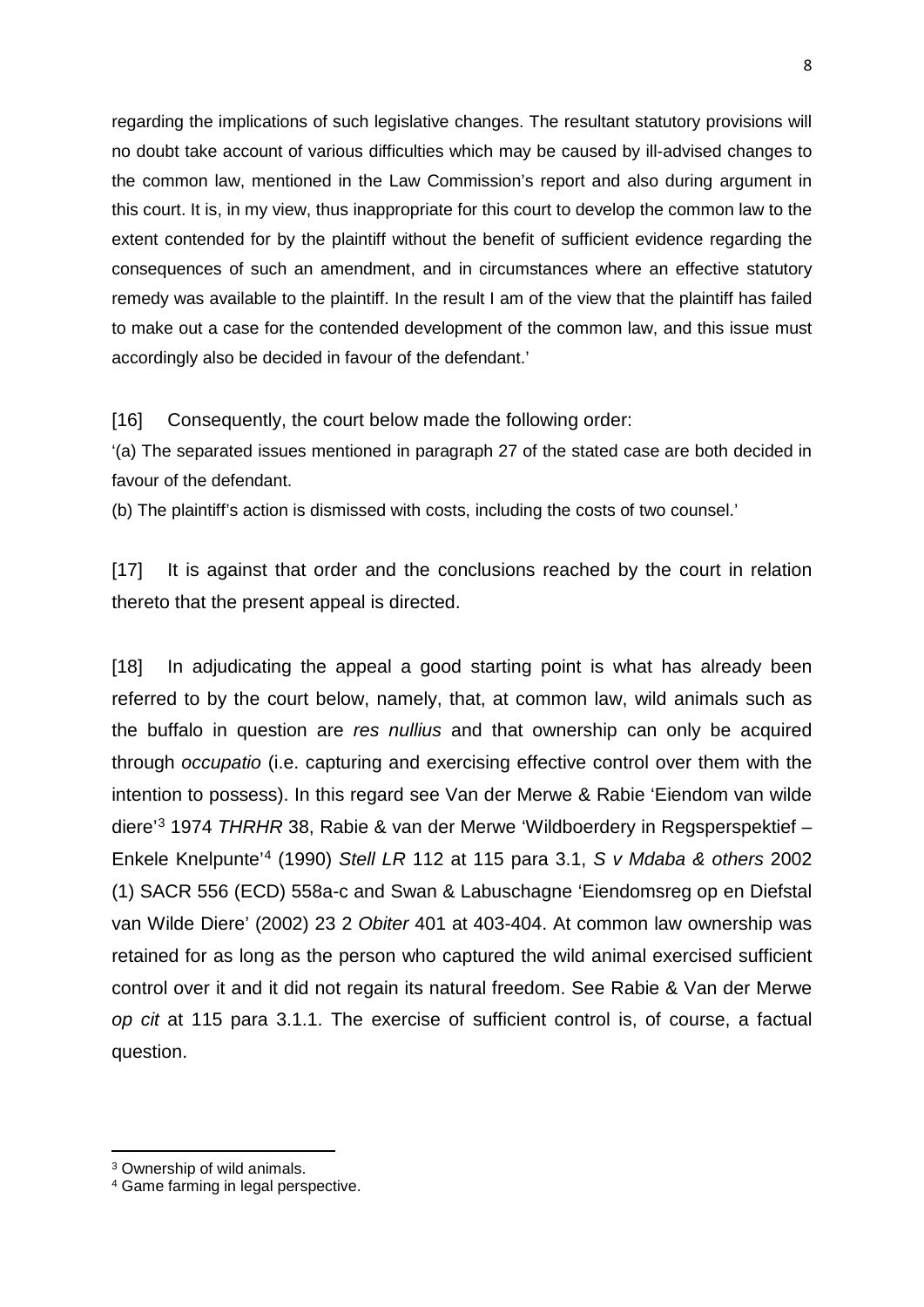[19] At common law, a wild animal which had been captured regains its natural state of freedom once it escapes. It reverts to *res nullius*, with the result that any person can acquire ownership of it anew through *occupatio*. [5](#page-8-0) That is the basis of the claim of ownership by Medbury in this case.

[20] The present appeal turns on the provisions of the GTA, which came into operation on 5 July 1991. It is necessary, before turning to its material provisions, to have regard to its genesis. In this regard the report of the then South African Law Commission's report on the 'Acquisition and loss of ownership of game' is instructive.<sup>[6](#page-8-1)</sup>

[21] On 26 October 1988 the Law Commission was requested by the then Minister of Justice to carry out an investigation into the acquisition and loss of ownership of wild animals. The request was as a result of calls by various interested parties for 'more effective protection of game farmers'. During its first congress in 1982 the South African Agricultural Union had requested the Minister's department to deal with this question. It appears that game farmers were aggrieved that they did not receive protection of the kind awarded by the Stock Theft Act 57 of 1959 to farmers who lost stock due to theft.

[22] As already recognised in the Commission's report in 1990, game farming has developed into a very promising part of agriculture and the economy. Very few people living in this country can be unaware of the phenomenally burgeoning ecotourism and game farming industry. In the report, which is now almost two decades old, the rand values attached to a range of game, show how lucrative game farming and consequently, how financially devastating the loss of ownership can be. It bears noting that the position in Roman-Dutch law that loss of possession resulted in loss of ownership was inspired by the fact that during those times it was difficult to identify, amongst other game, an escaped wild animal.<sup>[7](#page-8-2)</sup> Due to technological advances that is no longer the case.

<span id="page-8-0"></span> <sup>5</sup> CG Van der Merwe & MA Rabie 'Animals' (2014) 1 LAWSA para 399.

<span id="page-8-1"></span><sup>6</sup> Project 69-report dated March 1990.

<span id="page-8-2"></span> $7$  See p13 of the report and the authorities there cited.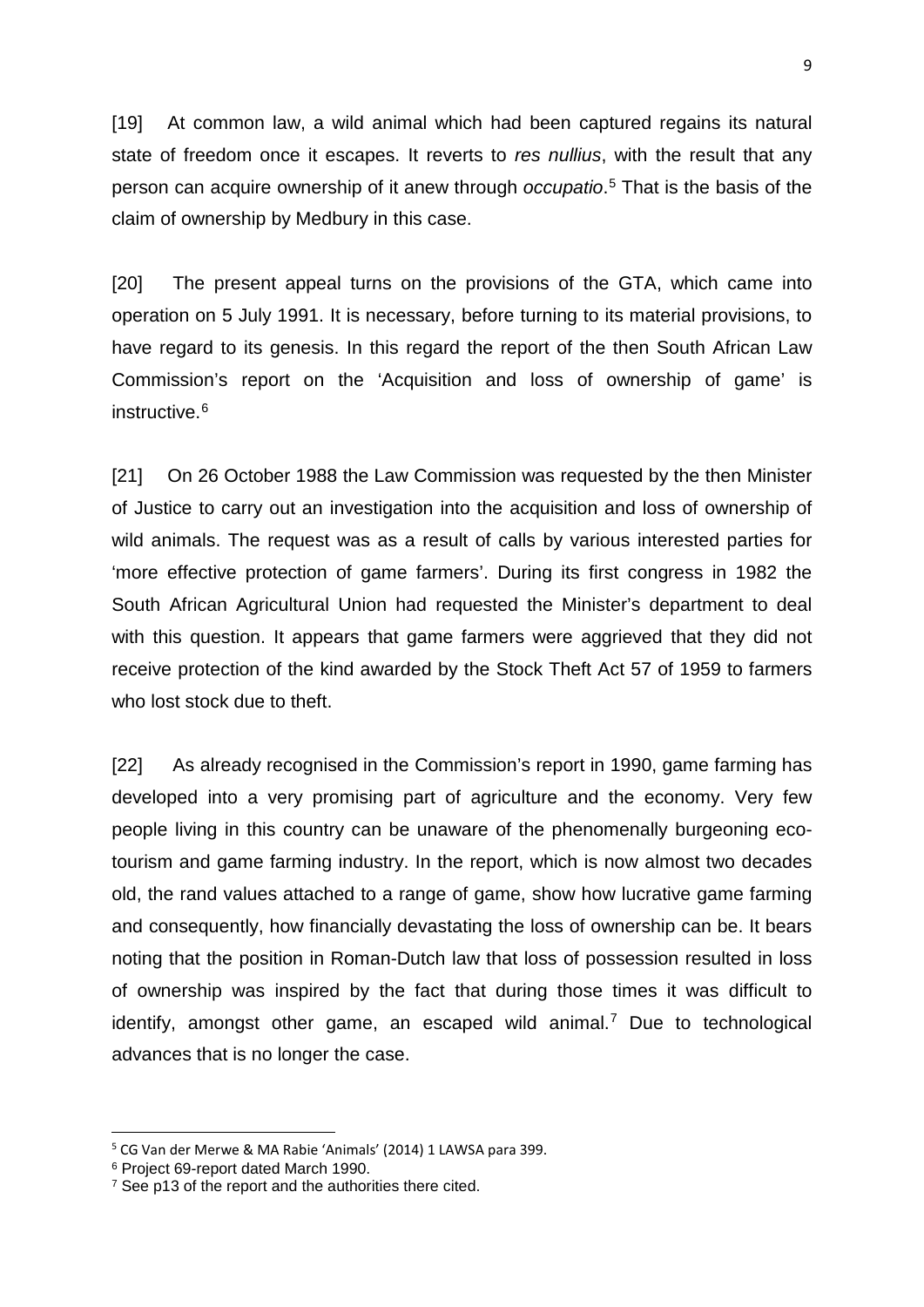[23] In the oft cited case of *Richter v Du Plooy* 1921 OPD 117 at 119, the court said the following in relation to the wildebeest that featured in that case:

'the confinement of these animals . . . is not sufficient to take them out of the category of wild animals, and if they emerge from their place of detention they become *res nullius* – liable to be appropriated by the first person who has the acquisitive instinct and the means to gratify it.'

In motivating the need for legislative steps the Law Commission said the following (at 2.48):

'It can be inferred from the above that, irrespective of whether the game was acquired by occupatio or by delivery, ownership is lost as soon as the game escapes. The unjust result of such a rule is obvious. A person who has paid R15 000 for a hippopotamus at a game auction would find himself in an unenviable position should his hippopotamus escape and be taken into possession by another. The problem is that it may be difficult for him to prove ownership. The problem of proof may possibly be reduced if he was the only person in the vicinity who owned a hippopotamus, or if he had identified the hippopotamus by a clear mark. Even then however, it would be possible for the accused to claim that the animal became res nullius and therefore susceptible to being acquired in property by occupatio. This obvious contradiction in the case of ownership of wild animals was already dealt with by the Roman-Dutch authorities. It is suggested that a measure be implemented in terms of which mere loss of possession does not necessarily establish loss of ownership.'(Footnotes omitted.)

[24] Past authorities and present commentators are divided about whether a person may acquire ownership of game in contravention of legislation regulating the capture, the killing or possession of game. In this instance, we were not called upon to decide whether the possession by Medbury of the game in question is in contravention of regulating legislation and it is not necessary to explore this aspect any further other than to reflect that the principle of legality may intrude upon that question.

[25] In the Law Commission's report, under the heading 'Summary and discussion of problem areas', the following appears at para 3.6:

'It would appear that the common law should be adjusted by legislation to keep pace with present-day needs with regard to the acquisition and loss of ownership of game.'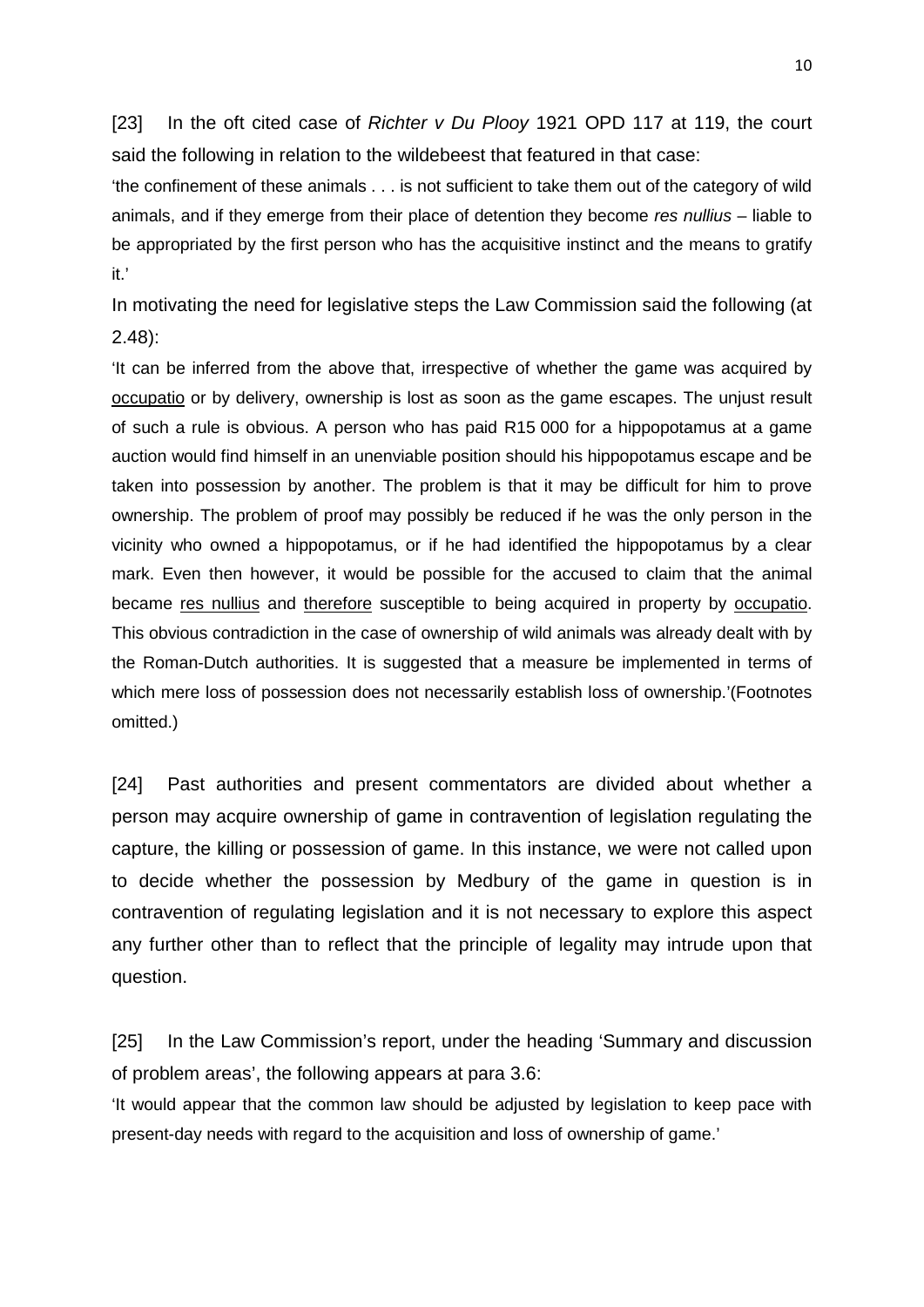A draft bill introduced in parliament by the then Minister of Justice followed upon the Law Commission's report. It is necessary to consider the wording of s 2 of the draft bill and compare it to s 2 of the GTA, set out in para 10 above. Section 2 of the draft bill reads:

'2. (1) Notwithstanding the provisions of any other law or the common law  $-$ 

*(a)* a person who keeps or holds game or on behalf of whom game is kept or held on land that is sufficiently enclosed as contemplated in subsection (2) or who holds game in a pen or kraal or in or on a vehicle, shall not lose ownership of that game merely because the game escapes from such enclosed land or from such pen, kraal or vehicle;

*(b)* ownership of game shall not vest in any person who, contrary to the provisions of any law or on the land of another without the consent of the owner or lawful occupier of that land, hunts or catches or occupies game.

(2) For the purposes of subsection (1)(a) land is sufficiently enclosed if it is, according to a certificate by the Administrator of the province in which the land is situated, or his representative, sufficiently enclosed to detain the game in respect of which the enclosure was erected on that land.'

[26] I pause to note that the explanation provided by the Law Commission for legislative intervention in the terms set out in its proposed draft bill, more particularly clause 2, was that it was aimed at laying down a criterion in accordance with which it could be established whether a person exercised sufficient physical control over game to be regarded as the owner thereof. It had suggested that land upon which game was found should be enclosed in such a manner that game could not readily and spontaneously escape from it. The Commission avoided laying down specifications for enclosures 'because the Commission considered that it should be left to the game farmer to prove that his land was enclosed in such a manner. It should be reasonably easy for the game farmer to prove that his land is sufficiently enclosed to detain blesbok, for example'. See para 6.5 at 53-54 of the report. Para 6.18 at 57-58 of the report is also significant.

[27] The Law Commission went on to have regard to the view of the then Directorate of Nature and Environmental Conservation of the Orange Free State and the Natal Parks Board; that a certificate by a regulating authority should be issued 'since it will alleviate the onus on the game owner in an ownership action to prove that his fence is sufficient'. The Commission then, somewhat contradictorily, if regard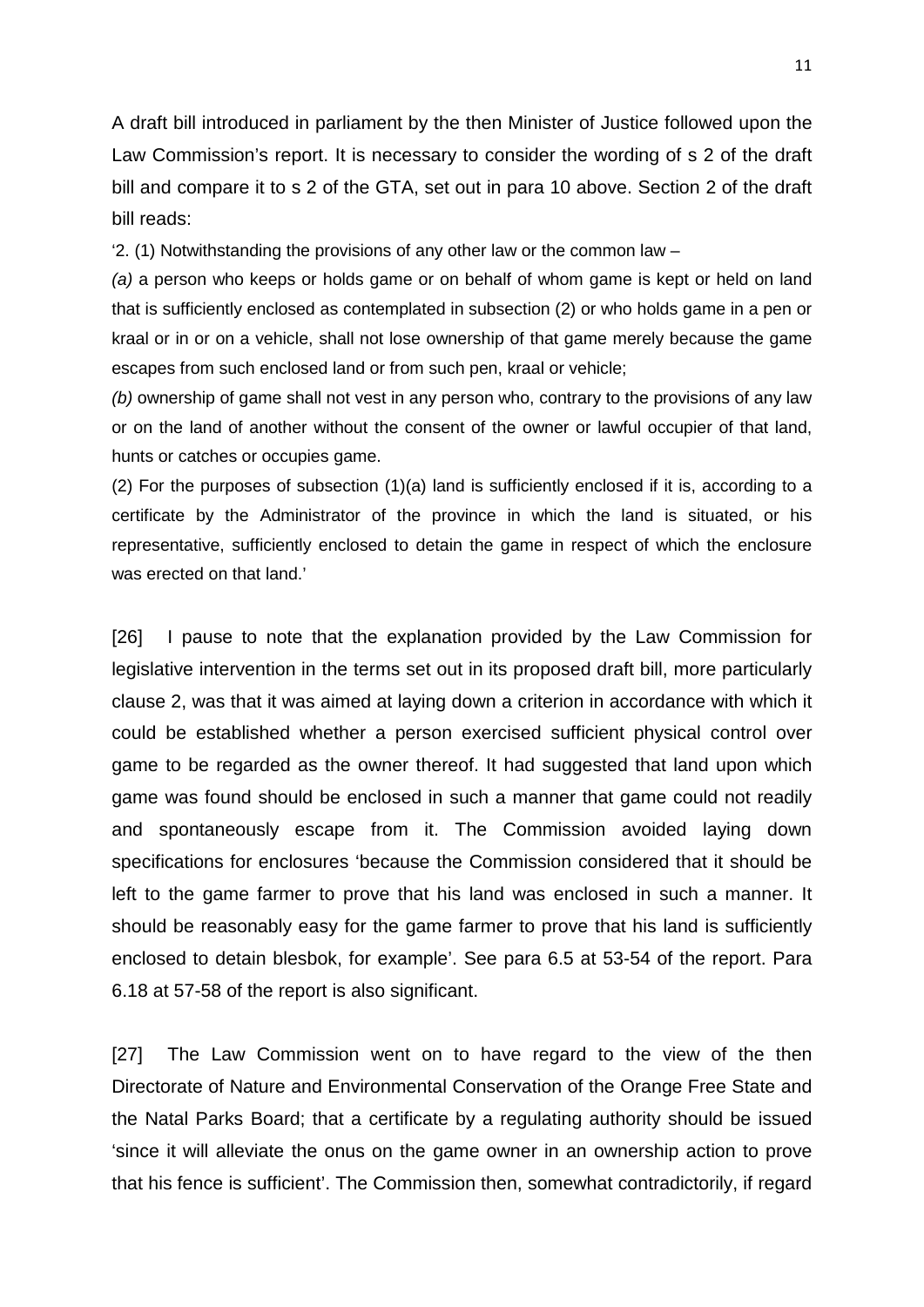is had to what is set out in the preceding paragraph, recorded its view that the provisions of clause 2 of the draft bill, required a certificate as a pre-condition for the retention of ownership of game. See para 6:19 and 6.26 at 61 of the report.

[28] The essential difference between clause 2(2) of the Law Commission's draft bill and s 2(2)*(a)* of the GTA is that the latter contains a deeming provision and the former not. I am unpersuaded that the Law Commission's view, set out in the preceding paragraph, that clause 2(2) of its proposed bill could be read to mean that a certificate by the Administrator, is a pre-condition for the retention of ownership, is correct. More particularly because of its explanation, earlier in the report, that it should be left to a game farmer to prove that his land was sufficiently enclosed to enable him or her to exercise sufficient control over game and that in relation to certain species it would be fairly easy to do. However, we are not called upon to interpret the Law Commission's draft bill but rather s 2(2) of the GTA. It is to that task that I now turn.

[29] At the outset it is necessary to have regard to how deeming provisions in legislation, have been dealt with in case law and by commentators. Bennion *Statutory Interpretation* 3 ed 1997 says the following about deeming provisions at 735:

'*Deeming provisions* Acts often deem things to be what they are not.<sup>[8](#page-11-0)</sup> In construing a deeming provision it is necessary to bear in mind the legislative purpose.' (My underlining.) The first sentence of the quote is demonstrated by the facts in *Mouton v Boland Bank Ltd* 2001 (3) SA 877 (SCA). In that case the court was dealing with a deeming provision contained in the Close Corporations Act 69 of 1984, relating to the reregistration of a close corporation. The deeming provision there in question read as follows:

'The Registrar shall give notice of the restoration of the registration of a corporation in the *Gazette*, and as from the date of such notice *the corporation shall continue to exist and be* 

<span id="page-11-0"></span><sup>8</sup> In this regard see also *Chotabhai v Union Government (Minister of Justice) and Registrar of Asiatics* 1911 AD 13, in which the following is stated at 33:

<sup>&#</sup>x27;The use of the word "deemed" was perhaps not a very happy one, because that term *may* be employed to denote merely that the persons or things to which it relates are to be considered to be what really they are not, without in any way curtailing the operation of the Statute in respect of other persons or things falling within the ordinary meaning of the language used.' (Emphasis added.)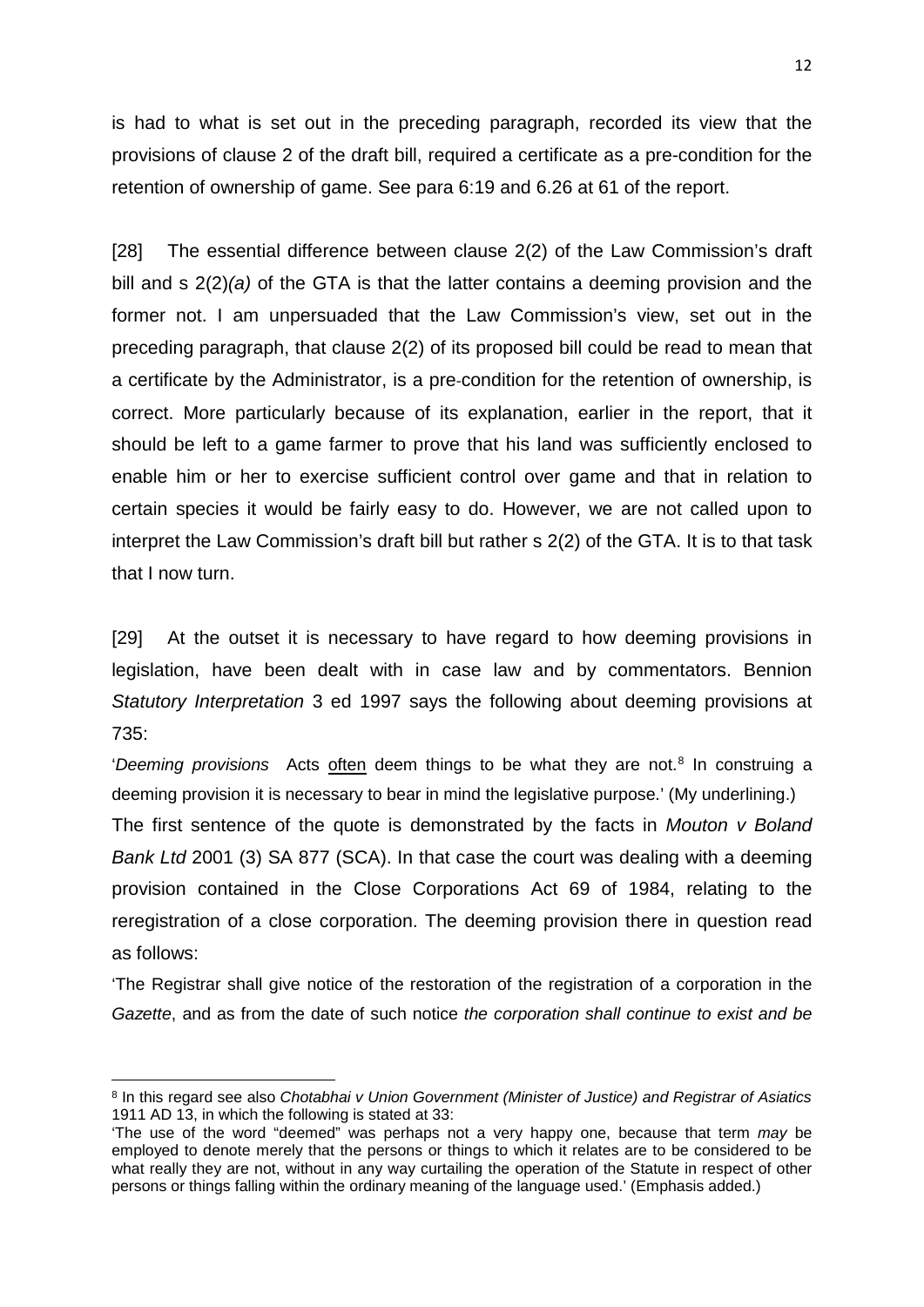*deemed to have continued in existence as from the date of deregistration as if it were not deregistered.*' (Emphasis added.)

That provision deemed something to be what in fact was not so, namely, that the close corporation was never deregistered.

[30] An exposition of types of deeming provisions and how they should be construed is to be found in the decision of this court in *S v Rosenthal* 1980 (1) SA 65 (A). Trollip JA said the following at 75G-H:

'The words "shall be deemed" ("word geag" in the signed, Afrikaans text) are a familiar and useful expression often used in legislation in order to predicate that a certain subject-matter, eg a person, thing, situation, or matter, shall be regarded or accepted for the purposes of the statute in question as being of a particular, specified kind whether or not the subject-matter is ordinarily of that kind. The expression has no technical connotation. Its precise meaning, and especially its effect, must be ascertained from its context and the ordinary canons of construction.'[9](#page-12-0)

[31] The court in *Rosenthal* went on to explain:

'Some of the usual meanings and effect [deeming provisions] can have are the following. That which is deemed shall be regarded or accepted (i) as being exhaustive of the subjectmatter in question and thus excluding what would or might otherwise have been included therein but for the deeming, or (ii) in contradistinction thereto, as being merely supplementary, ie, extending and not curtailing what the subject-matter includes, or (iii) as being conclusive or irrebuttable, or (iv) contrarily, thereto as being merely *prima facie* or rebuttable. I should add that, in the absence of any indication in the statute to the contrary, a deeming that is exhaustive is also usually conclusive, and one which is merely *prima facie* or rebuttable is likely to be supplementary and not exhaustive.'[10](#page-12-1)

[32] Trollip JA considered the deeming provision in issue in *Chotabhai* to be an example of an exhaustive deeming provision. In that case 'certain classes of Asiatics' were deemed lawfully resident for the purposes of the statute there in

<span id="page-12-0"></span><sup>9</sup> See also *Statutory Interpretation* at 736 where the following is stated:

<sup>&#</sup>x27;The intention of a deeming provision, in laying down an hypothesis, is that the hypothesis shall be carried as far as necessary to achieve the legislative purpose, but no further.'

This quote was cited with approval in *Mouton* para 13.

<span id="page-12-1"></span><sup>10</sup> 75H-76A.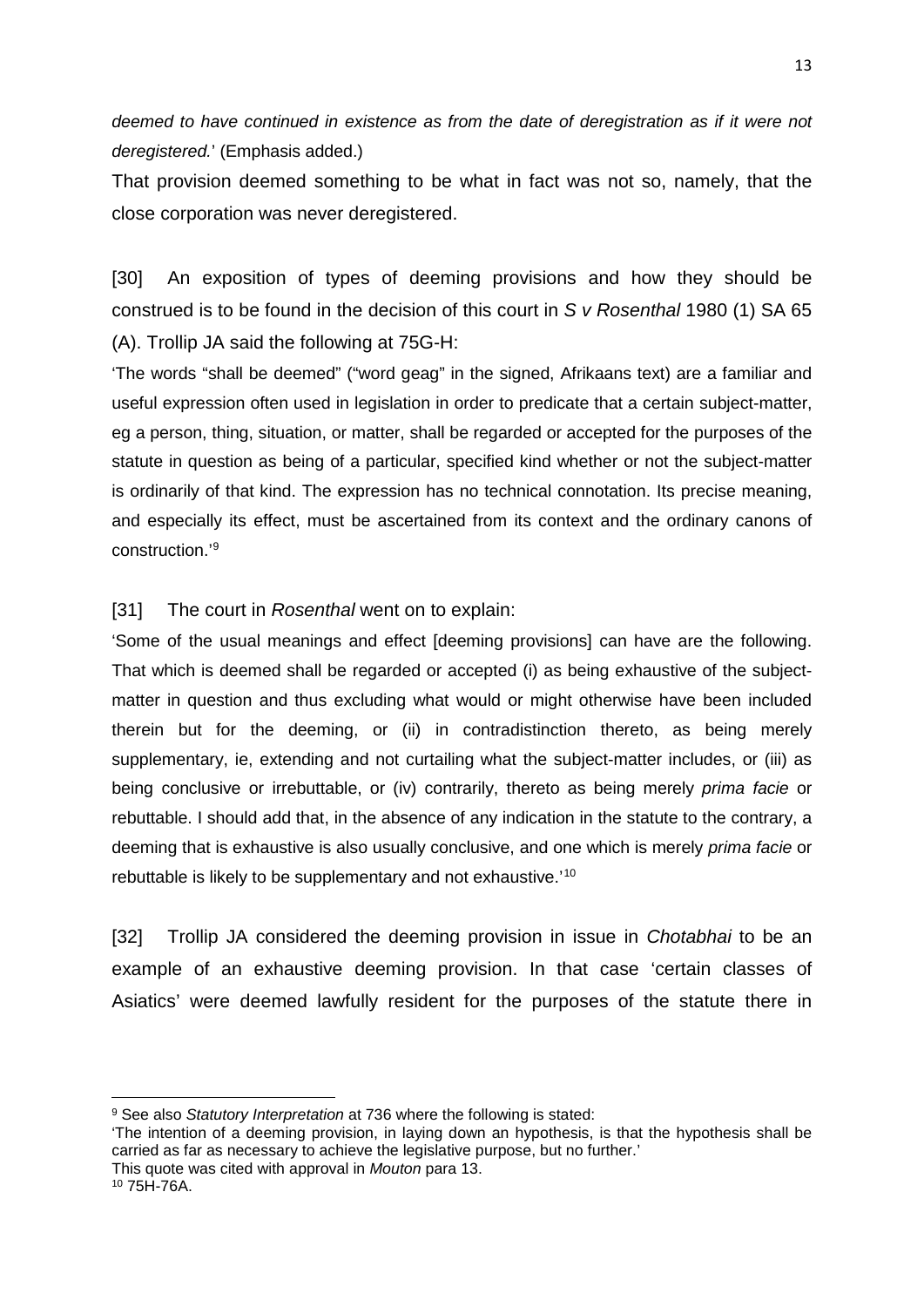question and the court held that the deeming provision intended to exhaust the list of those who were to be included in that expression.<sup>[11](#page-13-0)</sup>

[33] The court in *Rosenthal*, at 76B-77A, had regard to *R v Haffejee & another* 1945 AD 345, in which a War Measure empowered a price controller to calculate and determine the cost, percentage of gross profit, price or factor of any goods. The controller's determination could be '*prima facie* proved' by the production of a statement in writing, purporting to have been issued by or on the authority of the controller, setting forth the determined cost, price, etc. Such cost, price, etc. in terms of the relevant provision was 'deemed' to be the true cost, price, etc. At 352-353, Watermeyer CJ, in considering the meaning and effect of deeming provisions, with reference to English case law, said the following:

'It is difficult to extract any principle from these cases, except the well-known one that the Court must examine the aim, scope and object of the legislative enactment in order to determine the sense of its provisions. Applying that principle to the present case, it seems that Regulation 14 was clearly a provision to *facilitate proof of matters* which might otherwise be difficult to prove in a Court of Law. It is an encroachment, and presumably a necessary one, on the rules of evidence, but I am not prepared to hold that the legislator intended to make the Controller's certificate *conclusive evidence* against an accused person. If it were conclusive, then an accused person would be precluded from establishing his innocence in a case in which the Controller's "determination" is in fact wrong, even if the error is merely due to a mathematical mistake. This is an unreasonable result which would follow from holding that the Controller's certificate is conclusive, and it is one which should be avoided if the words of Regulation 14 can be given a reasonable meaning which does not lead to such a result. (See the remarks of Lord Cairns in the case of *Hill v East & West India Dock Co* 9 AC at p 456.) In the present case there is no difficulty in construing the words to mean that the Controller's certificate must be accepted as correct, unless the contrary is proved by the accused and that, in my judgment, is the meaning of the regulation.' (Emphasis added.)<sup>[12](#page-13-1)</sup>

[34] From what is set out above, it follows that a deeming provision must always be construed contextually and in relation to the legislative purpose. I leave aside the

<span id="page-13-0"></span><sup>11</sup> at 33.

<span id="page-13-1"></span><sup>12</sup> See also the Australian case of *Muller v Dalgety & Co Ltd* (1909) 9 CLR 693 at 696, where the following is stated:

<sup>&#</sup>x27;The words "deem" and "deemed" when used in a statute thus simply state the effect of meaning which some matter or thing has – the way in which it is to be adjudged. This need not import artificiality or fiction. It may be simply the statement of an indisputable conclusion.'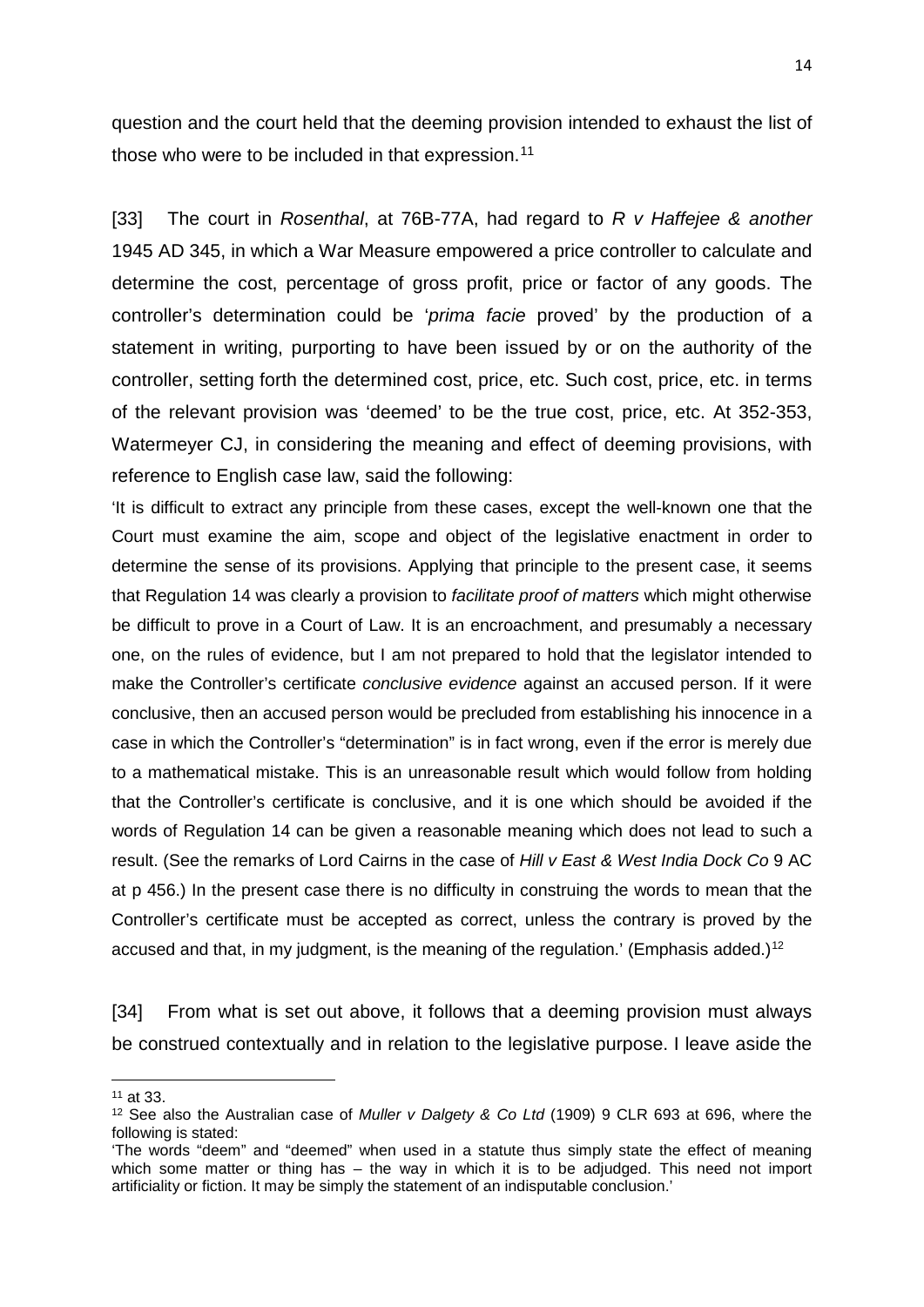question whether the validity of the certificate by the Premier of the province or his assignee can be rebutted, as for instance where it was procured by fraud or where a lax official issued it without due regard to whether the facts justified the certification. That is not an issue before us. The primary question posed, as agreed by the parties, and set out in para 11 above, is whether the certificate by the Premier of the province in which the land is situated, in terms of s 2(2)*(a)* of the GTA, is the sole prerequisite for the protection against loss of ownership provided for in s 2(1)*(a)*. The question is more accurately posed as follows: whether a certificate in terms of s 2(2)*(a)* is the only basis for the protection, afforded by s 2(1)*(a)*, against loss of ownership.

[35] It is absurd to construe the deeming provision in the manner contended for by Medbury, namely, that the certificate is a 'prerequisite for the protection afforded by the [GTA] to apply'. This would defeat the purpose of the GTA, which is to ensure that owners of game, who had in fact taken adequate measures to enclose land in order to confine game do not lose ownership in the event of loss of control due to escape. The result of following Medbury's construction would be that even where the land is *in fact* sufficiently enclosed to confine a species to it, the protection provided for by s 2(1)*(a)* would be rendered nugatory. The production of a certificate was meant, in the words of Watermeyer CJ, 'to facilitate proof'' that the land in issue is sufficiently enclosed to confine the species in question. It was not meant to deprive owners who had taken the necessary measures to sufficiently enclose game on land. The deeming provision in question cannot be extended to preclude another form of proof that the land was sufficiently enclosed so as to confine the relevant game. In that respect, it cannot be conclusive or indisputable.

[36] There is no justification for reading s 2(1)*(a)* to mean that where it states 'sufficiently enclosed' as contemplated in s 2(2)*(a)* it must mean that it refers to the certificate. In my view it is clear that what was intended was that 'sufficiently enclosed as contemplated in subsection 2' means that the species of game is sufficiently enclosed to confine it to the land in question. The contention on behalf of Medbury that the interpretation set out in this and the preceding paragraph is a strained attempt to avoid the application of the *res nullius* principle is thus fallacious.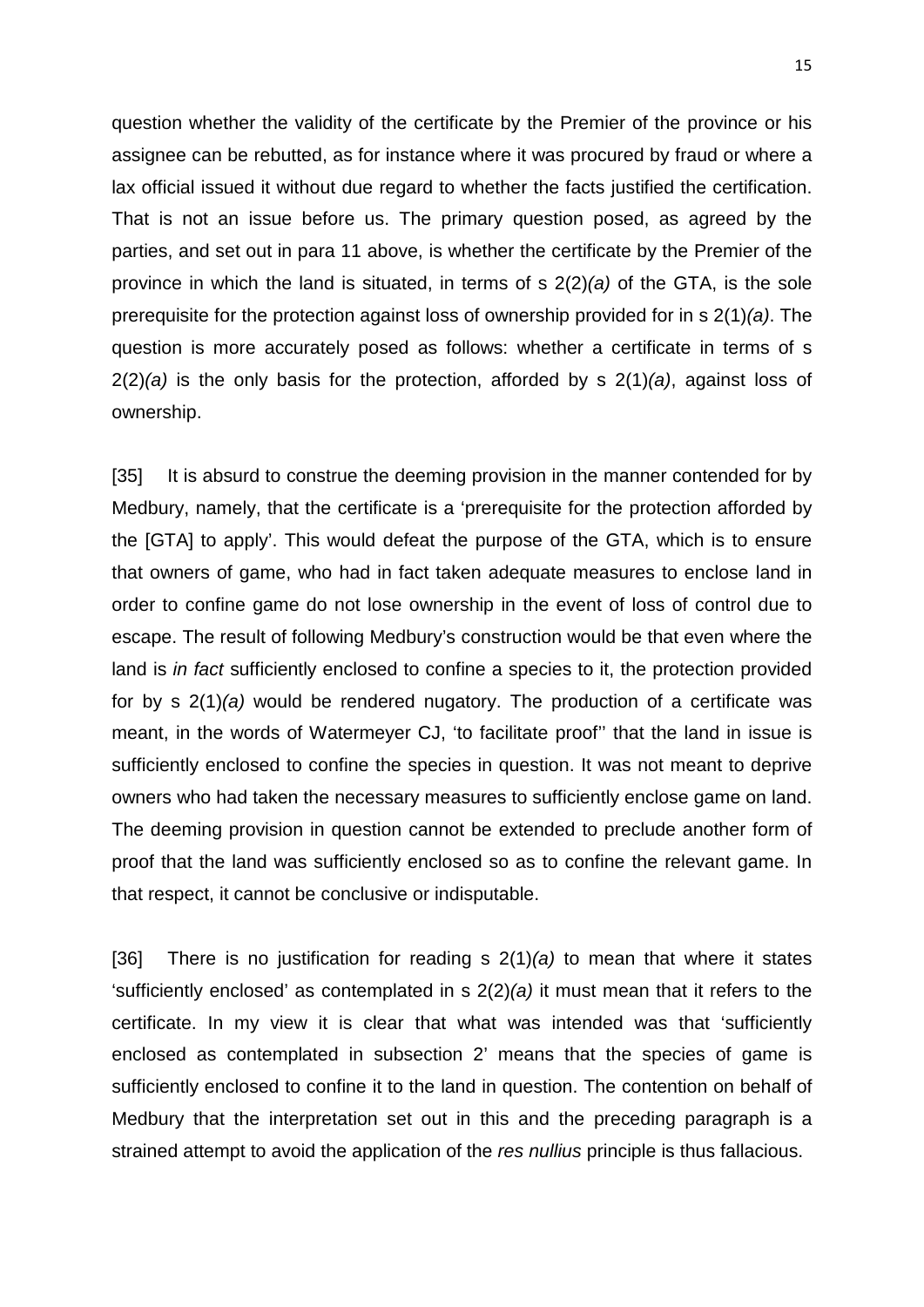[37] The interpretation of the deeming provision in question set out in the two preceding paragraphs is not only consistent with existing authority and serves the legislative purpose; but it is also consonant with the policy underlying the introduction of the GTA as described earlier, which is to protect ownership, and is consonant with constitutional values, including those relating to conservation as provided for in s 24 of the Constitution.<sup>[13](#page-15-0)</sup>

[38] The parties were agreed that in the event of the primary question being answered in favour of the Agency, it would not be necessary to answer the second question posed, namely, whether the common law should be developed. The effect would be that the matter would proceed in the court below in relation to the outstanding issues, including the question whether the land was sufficiently enclosed so as to confine the buffalo to that land.

[39] The following order is made:

**.** 

1 The appeal is upheld with costs, including the costs of two counsel.

2 The order of the court below is set aside and replaced with the following:

'(a) The separated issue set out in para 27.1 is decided in favour of the plaintiff.

(b) The defendant is ordered to pay the plaintiff's costs, including the costs of two counsel.'

> M S Navsa Judge of Appeal

\_\_\_\_\_\_\_\_\_\_\_\_\_\_\_\_\_\_\_

<span id="page-15-0"></span><sup>&</sup>lt;sup>13</sup> A court interpreting legislation is bound to promote the spirit, purport and object of the Bill of Rights. See *Fraser v ABSA Bank Ltd (National Director of Public Prosecutions as Amicus Curiae)* 2007 (3) SA 484 (CC) para 43.